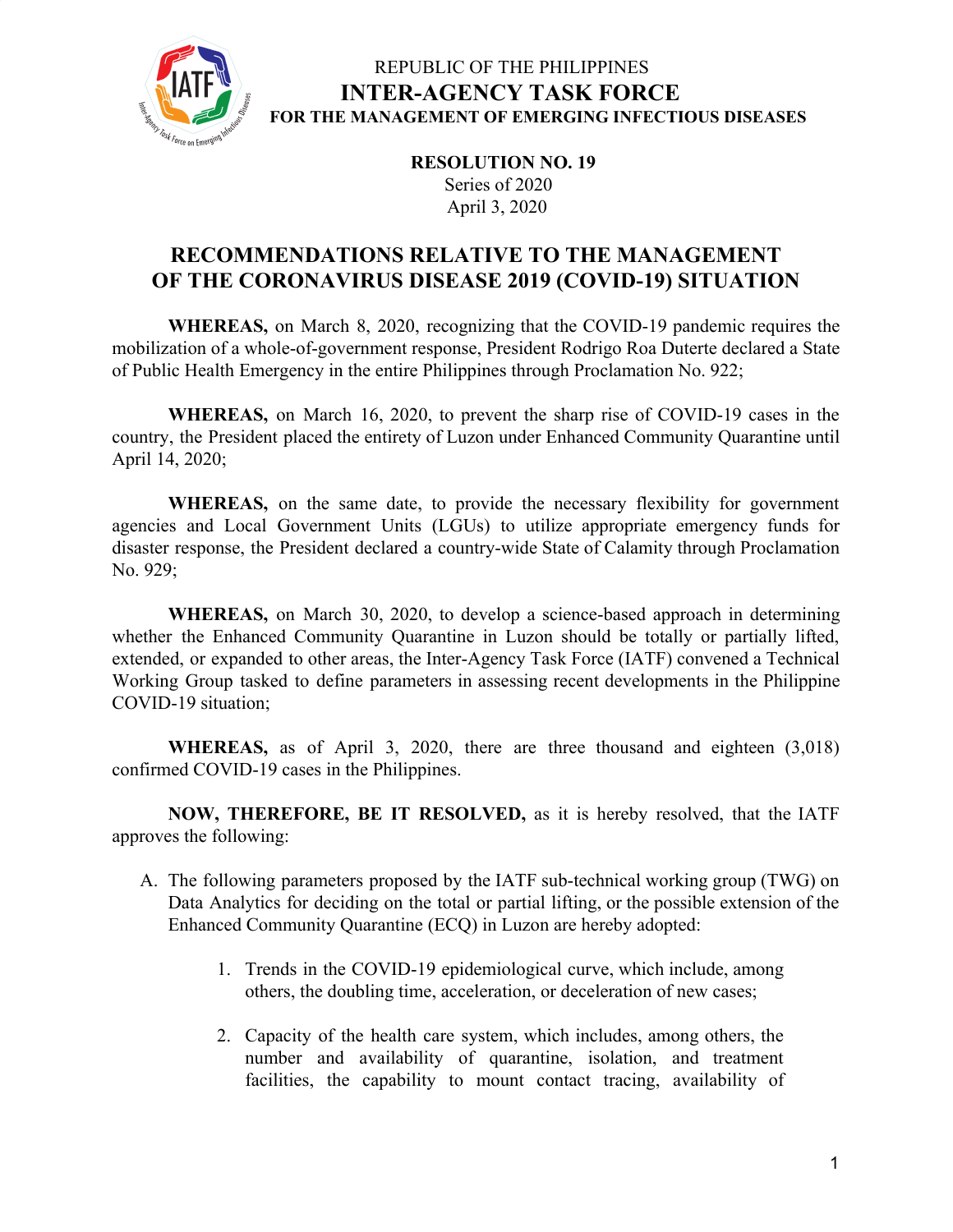

Personal Protective Equipment (PPEs) to frontliners, and the testing capacity of the country;

- 3. Social factors;
- 4. Economic factors; and
- 5. Security factors.

For this purpose, the Department of Health (DOH) is hereby directed to convene all concerned agencies, and to finalize the aggregation and analysis of all relevant data applicable to the contained area, subject to the deliberation of the IATF and final determination by the President.

*Provided,* that the same sub-TWG is likewise directed to apply said parameters and come up with recommendations in regard to the possible implementation of a general or enhanced community quarantine in localities in Visayas and Mindanao;

- B. The Department of Health, together with the Food and Drug Administration (FDA), is hereby directed to draft the necessary guidelines for the utilization of FDA-approved COVID-19 rapid test kits, such as, but not limited to, lateral flow assay kits, to rationalize testing protocols as well as to complement the existing capacity of the country to conduct reverse transcription- polymerase chain reaction (RT-PCR) testing;
- C. The Interim Guidelines on the Repatriation of Land-Based Overseas Filipinos as revised by the IATF sub-TWG on the management of repatriated Overseas Filipinos (OFs), is hereby approved. The IATF sub-TWG is directed to include the Philippine Coast Guard (PCG) and the Philippine Ports Authority (PPA) as members;
- D. The recommendations of the Department of Agriculture (DA) are hereby adopted, the specifics of which are as follows:
	- a. The augmentation of the existing budget for the "*Ahon Lahat, Pagkaing Sapat*" (ALPAS) program of the DA, to facilitate the early planting season specifically in areas with irrigation;
	- b. The recognition of the authority to the Department of Agrarian Reform (DAR) to issue quarantine accreditation passes to Agrarian Reform Beneficiaries (ARBs), to continue supplying agricultural products to critical areas affected by the ECQ;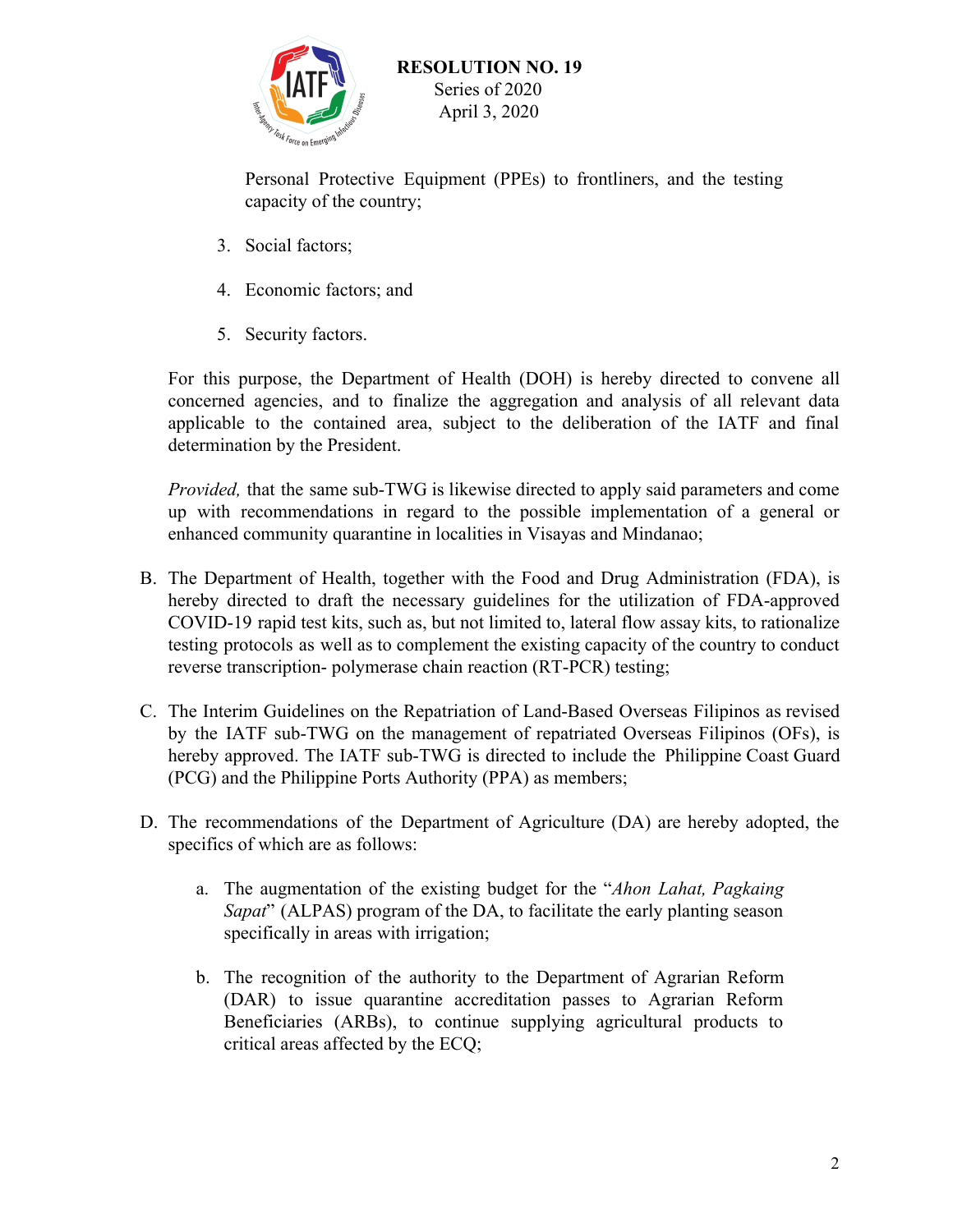

- c. The granting of additional budget to the Philippine International Trading Corporation (PITC) to facilitate government-to-government negotiations in import 300,000 metric tons of rice to the country; and
- d. The continued inclusion of rice farmers listed under the DA-FSRF as beneficiaries of the Department of Social Welfare and Development Social Amelioration Program.
- E. The IATF authorizes the technical visit of twelve (12) medical experts from the People's Republic of China, who will assist government efforts in addressing the COVID-19 situation in the Philippines subject to ratification by the Office of the President;
- F. An IATF sub-TWG is hereby created, which shall be composed of the Department of Information and Communications Technology (DICT) as chair, Department of Health (DOH), Department of Social Welfare and Development (DSWD), the Department of Science and Technology (DOST), the Department of Education (DepEd), the Anti-Red Tape Authority (ARTA), the National Privacy Commission (NPC), the National Security Council (NSC), the National Telecommunications Commission (NTC), and such other agencies as the chair may deem appropriate, to convene and propose information and communications technology solutions in the government's response to the COVID-19 situation;
- G. Health Maintenance Organizations (HMOs), the Philippine Health Insurance Corporation (PHIC), and health insurance providers, shall be considered as part of health frontline services, for purposes of exempting their workers in the implementation of the ECQ; and
- H. The Inter-Agency Task Force for the Management of Emerging Infectious Diseases in the Philippines denounces in the strongest of terms acts of discrimination inflicted upon healthcare workers, OFWs, COVID-19 cases, whether confirmed or suspected, recovered or undergoing treatment, as well as Patients under Investigation and Persons under Monitoring. Acts in furtherance of discrimination, such, but not limited to, coercion, libel, slander, physical injuries and the dishonor of contractual obligations such as contracts of lease or employment, shall be dealt with criminally, civilly, and/or administratively. Local Government Units (LGUs) are enjoined to issue the necessary executive orders and/or enact ordinances prohibiting and penalizing these discriminatory acts.

**APPROVED** during the 20th Inter-Agency Task Force Meeting, as reflected in the minutes of the meeting, held this 3rd of April, 2020 *via* video conference.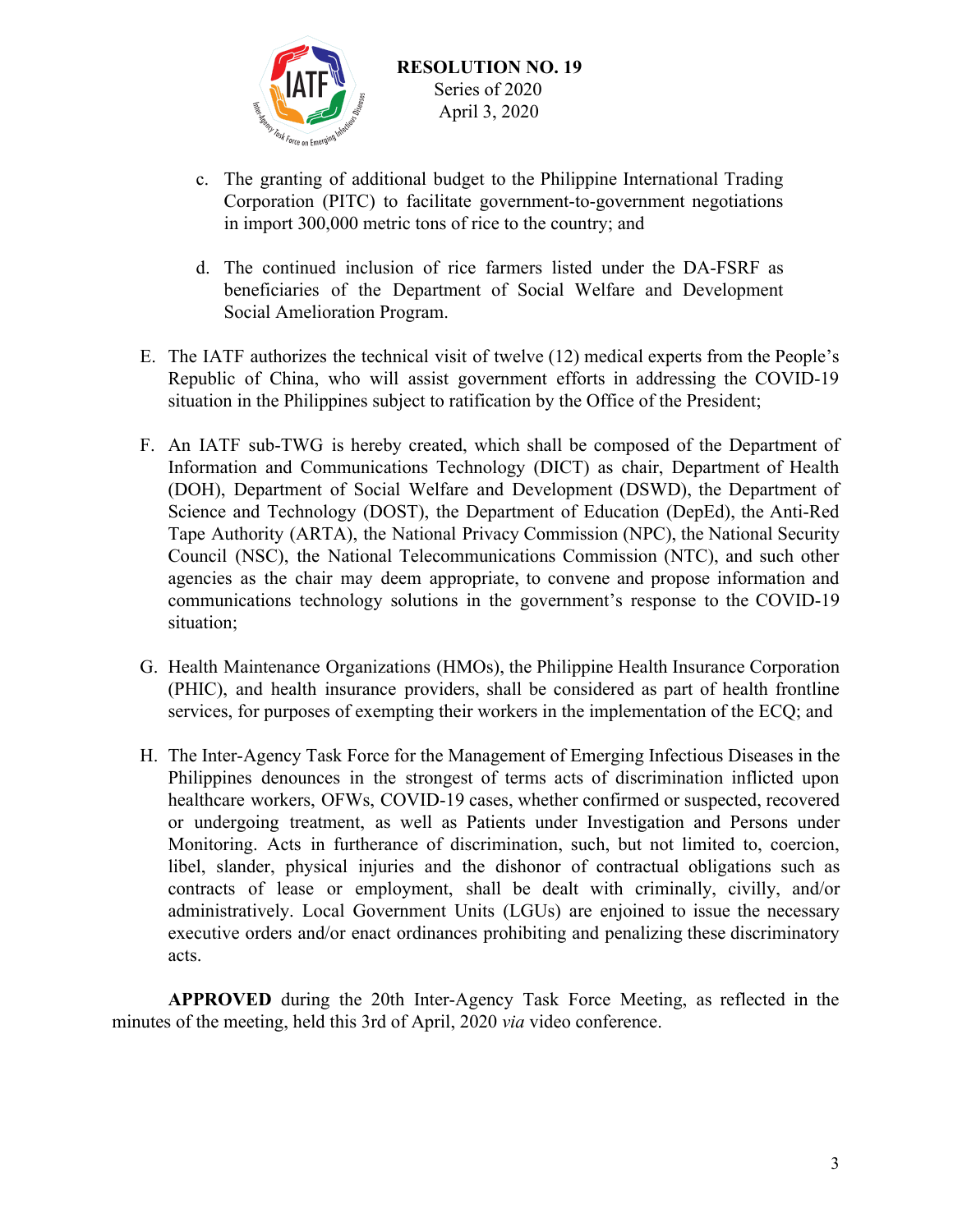

**FRANCISCO T. DUQUE III** Secretary, Department of Health

#### **EDUARDO M. AÑO** Secretary, Department of the Interior and Local Government

### **BERNADETTE ROMULO-PUYAT**

Secretary, Department of Tourism

### **SILVESTRE H. BELLO III**

Secretary, Department of Labor and Employment

### **MENARDO I. GUEVARRA**

Secretary, Department of Justice

### **GREGORIO B. HONASAN II**

Secretary, Department of Information and Communications Technology

### **ARTEMIO U. TUAZON**

Undersecretary, Department of Transportation

### **BRIGIDO J. DULAY**

Undersecretary, Department of Foreign Affairs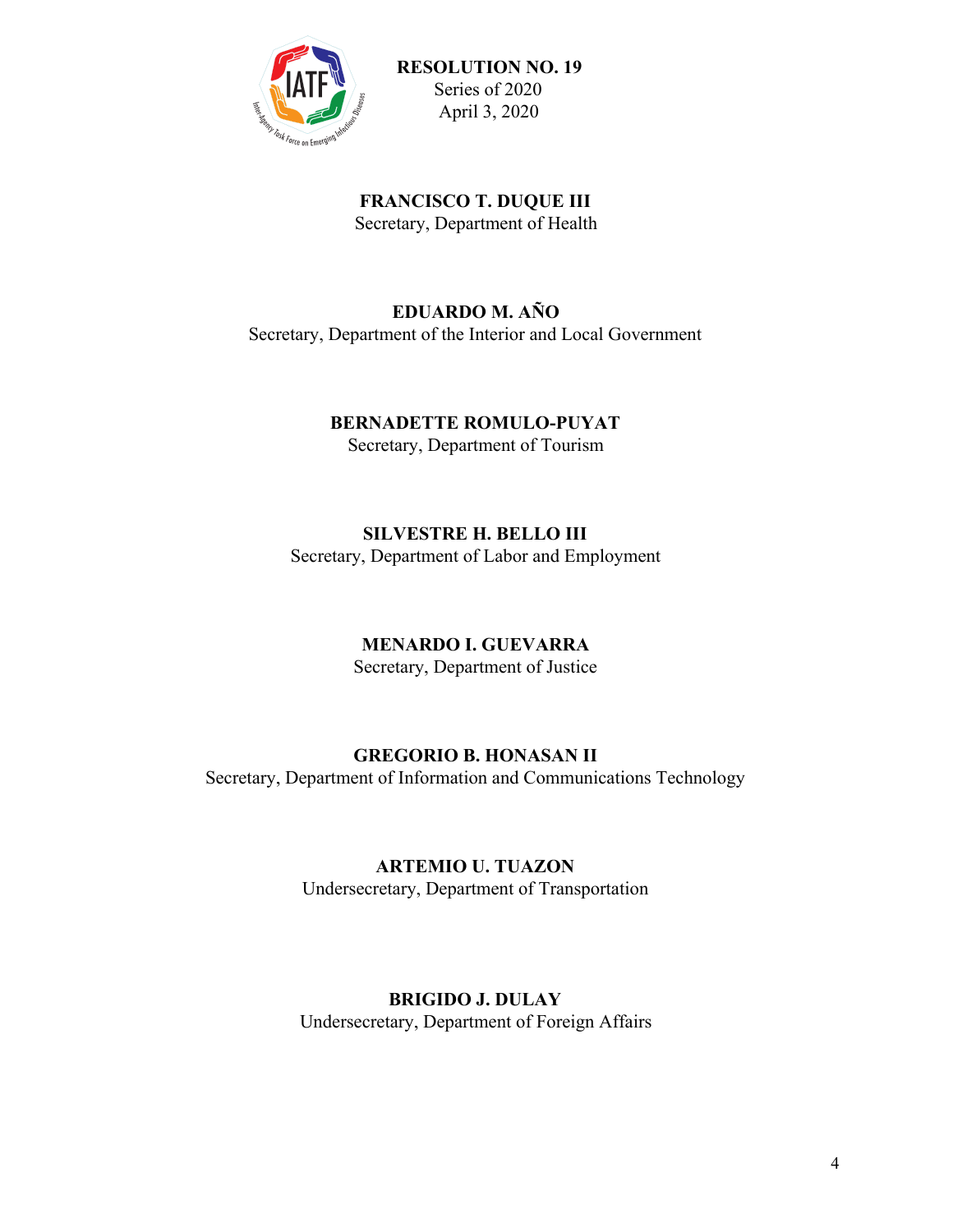

*Conforme***:**

## **KARLO ALEXEI B. NOGRALES** Cabinet Secretary, Cabinet Secretariat of the Philippines

### **HERMOGENES C. ESPERON**

Secretary, National Security Council

### **CARLITO G. GALVEZ JR.**

Secretary, Office of the Presidential Adviser on the Peace Process

### **JOSE RUPERTO MARTIN M. ANDANAR**

Secretary, Presidential Communications Operations Office

### **RAMON M. LOPEZ**

Secretary, Department of Trade and Industry

# **WILLIAM D. DAR**

Secretary, Department of Agriculture

### **ROY A. CIMATU**

Secretary, Department of Environment and Natural Resources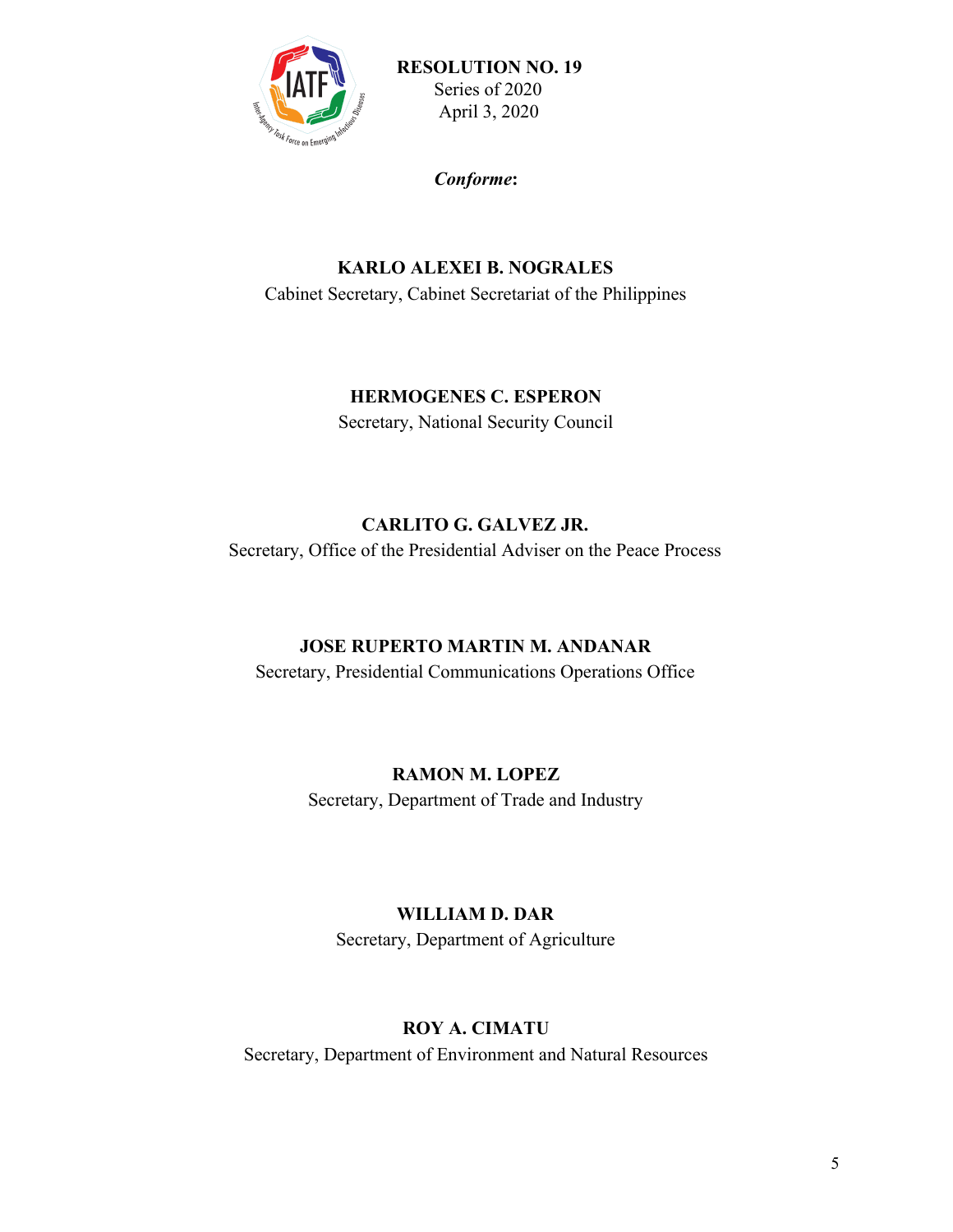

### **LEONOR M. BRIONES** Secretary, Department of Education

### **ERNESTO M. PERNIA**

Secretary, National Economic and Development Authority

## **DELFIN N. LORENZANA** Secretary, Department of National Defense

# **BAYANI H. AGABIN**

Undersecretary, Department of Finance

### **ROLANDO JOSELITO D. BAUTISTA**

Secretary, Department of Social Welfare and Development

### **RYAN ALVIN R. ACOSTA**

Deputy Executive Secretary for Legal Affairs, Office of the Executive Secretary

# **DARREN L. SALIPSIP**

Assistant Secretary, Office of the Chief Presidential Legal Counsel